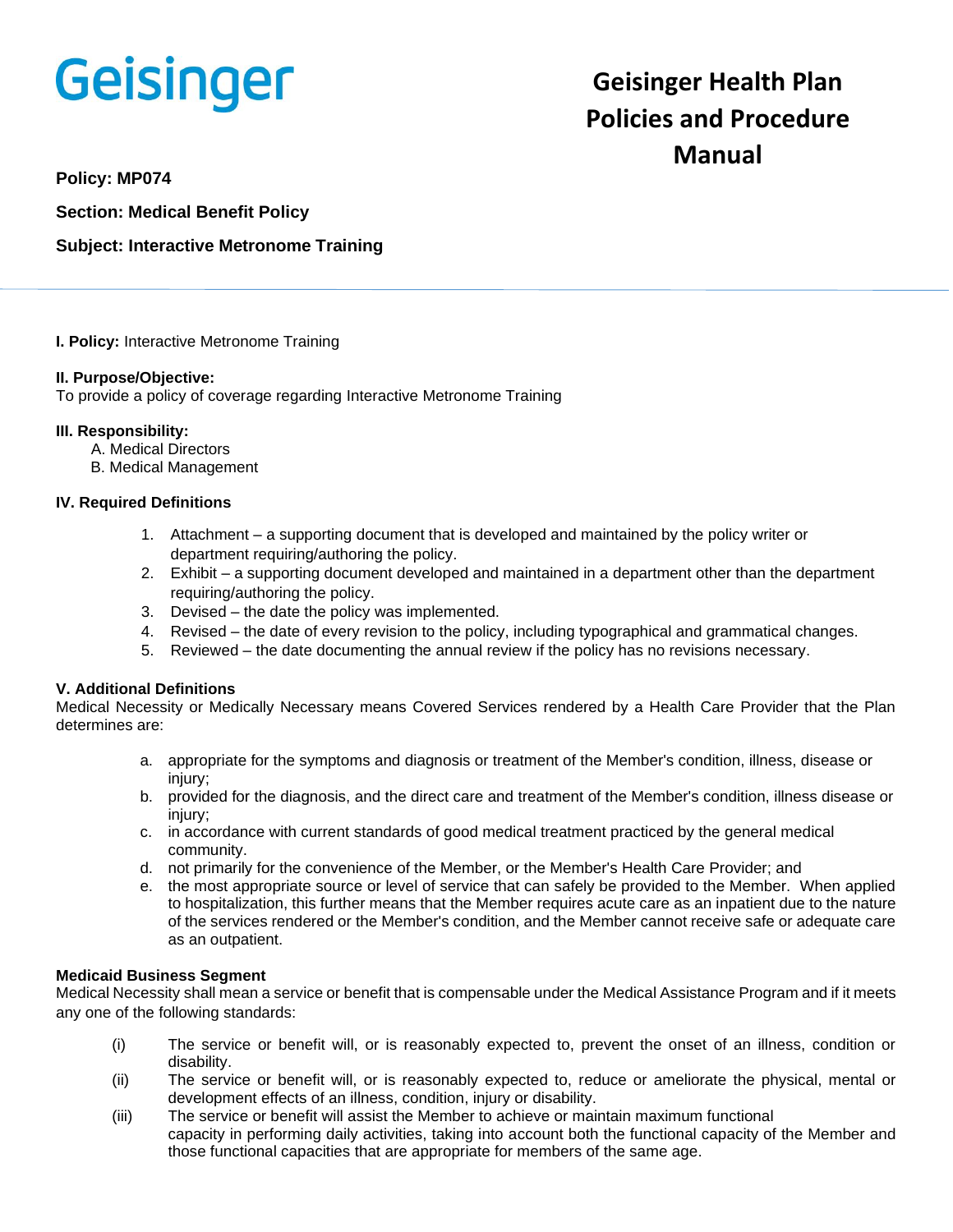#### **DEFINITION:**

This therapy consists of a series of hand and foot exercises using a steady auditory reference rhythm to guide the patient toward more precise timing. It is theorized that this therapy improves the patients timing, focus and concentration.

**EXCLUSIONS:** The Plan does **NOT** provide coverage for *Interactive Metronome Training* for any indication (unless otherwise mandated under Act 62)\* because it is considered **experimental, investigational or unproven.** There is insufficient evidence in the peer-reviewed published medical literature to establish the effectiveness of this treatment on health outcomes when compared to established treatments or technologies

\*For additional information please see **MP 233 - Autism Spectrum Disorder – Evaluation and Medical Management**

**Note: A complete description of the process by which a given technology or service is evaluated and determined to be experimental, investigational or unproven is outlined in MP 15 - Experimental Investigational or Unproven Services or Treatment.**

#### **CODING ASSOCIATED WITH:** Interactive Metronome Training

*The following codes are included below for informational purposes and may not be all inclusive. Inclusion of a procedure or device code(s) does not constitute or imply coverage nor does it imply or guarantee provider reimbursement. Coverage is determined by the member specific benefit plan document and any applicable laws regarding coverage of specific services. Please note that per Medicare coverage rules, only specific CPT/HCPCS Codes may be covered for the Medicare Business Segment. Please consult the CMS website at* [www.cms.gov](http://www.cms.gov/) *or the local Medicare Administrative Carrier (MAC) for more information on Medicare coverage and coding requirements.*

97039 Unlisted modality

97799 Unlisted physical medicine/rehabilitation service or procedure

Current Procedural Terminology (CPT®) © American Medical Association: Chicago, IL

#### **LINE OF BUSINESS:**

**Eligibility and contract specific benefits, limitations and/or exclusions will apply. Coverage statements found in the line of business specific benefit document will supersede this policy. For Medicare, applicable LCD's and NCD's will supercede this policy. For PA Medicaid Business segment, this policy applies as written.**

#### **REFERENCES:**

Libkuman TM, Otani H, Steger N. "Training in Timing Improves Golf Scores", Journal of General Psychology, 129(1), 77- 96, 2002.

Shaffer RJ, Jacokes LE, et. al., "Effect of Interactive Metronome Training on Children With ADHD", American Journal of Occupational Therapy, 55(2):155-161, March/April 2001.

Koomar J, Burpee JD et. al., "Theoretical and Clinical Perspectives on the Interactive Metronome: A View From Occupational Therapy Practice", Americal Journal of Occupational Therapy, 55(2):163-166, March/April 2001.

Greenspan SI, Jacokes L, "Keep the Beat", Outcomes Innovation – A Publication of HealthSouth Corporation, Summer 2002.

Cassily JF, Jacokes LE,"The Interactive Metronome: A New Computer-Based Technology to Measure and Improve Timing, Rhythmicity, Motor Planning, Sequencing and Cognitive Capabilities. [http://www.interactivemetronome.com](http://www.interactivemetronome.com/)

Cosper SM, Lee GP, Peters SB, Bishop E. Interactive Metronome training in children with attention deficit and developmental coordination disorders. Int J Rehabil Res. 2009;32(4):331-336.

Bartscherer ML, Dole RL. Interactive metronome training for a 9-year-old boy with attention and motor coordination difficulties. Physiother Theory Pract. 2005;21(4):257-269.

Shaffer RJ, Jacokes LE, Cassily JF, et al. Effect of interactive metronome training on children with ADHD. Am J Occup Ther. 2001;55(2):155-162.